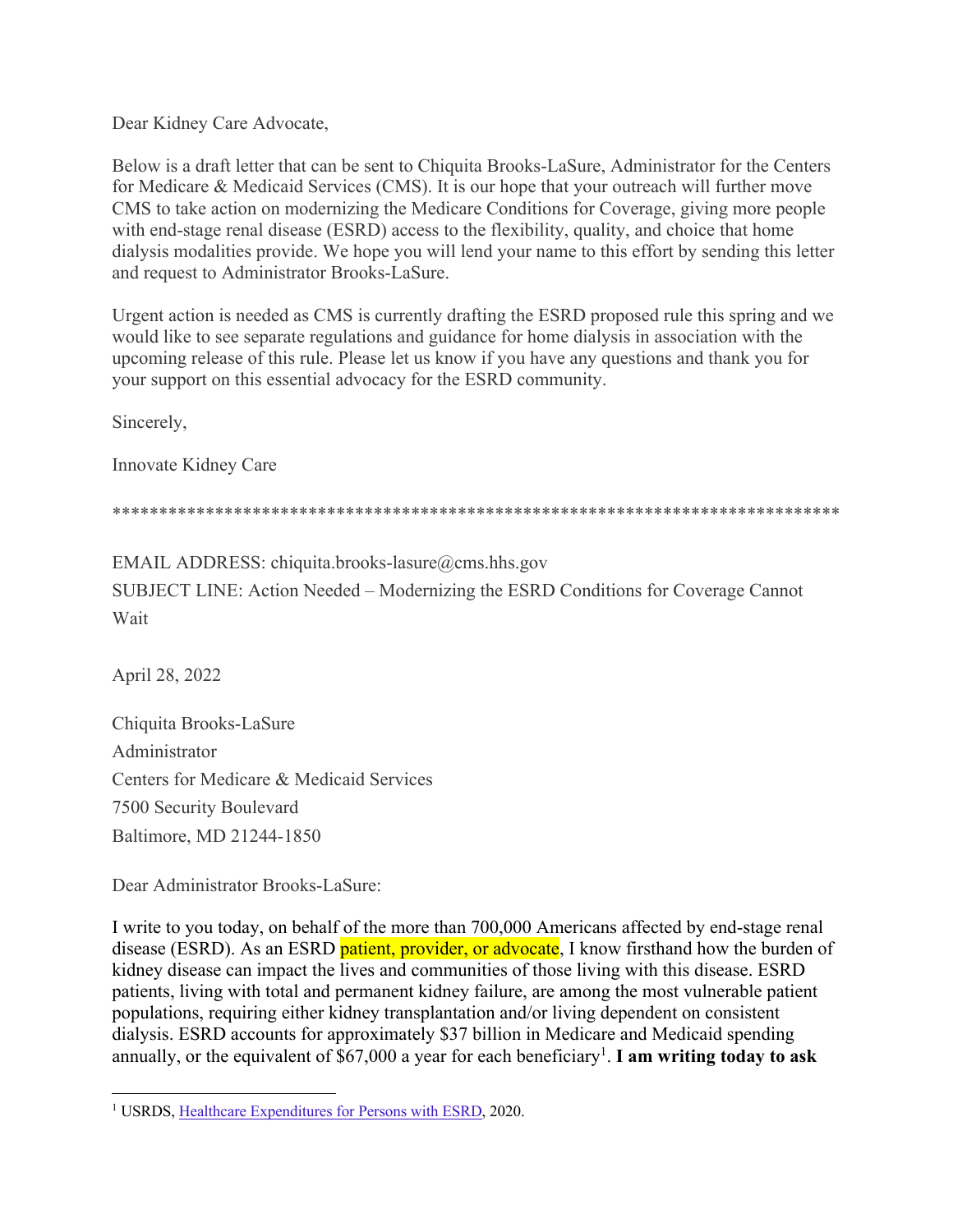## **CMS to modernize the Medicare ESRD CfCs through separate regulations for home dialysis to be included with the FY 2022 ESRD rule.**

It is also important to note that the disease burden falls disproportionately on minority populations, particularly Black and Brown communities. According to the US Renal Data System (USRDS) 2020 Annual Data Report, for every white person who develops ESRD, three Black people develop the condition, and for every three non-Hispanic people who develop ESRD, four Hispanic people develop it. <sup>2</sup> While African Americans comprise 13% of the U.S. population, they represent 30% of the ESRD population.

More than half a million Americans depend on dialysis treatments three or more times per week to live. And, while there are few physical limitations on who can receive home dialysis treatment, only 13% of people who dialyze currently do, despite data indicating more favorable outcomes with home compared to in-center hemodialysis. Receiving in-center dialysis can create a significant burden on patients, impacting their quality of life, ability to maintain employment and adherence to their dialysis treatment regimen.

Home dialysis offers people autonomy, which in turn allows them to pursue economic opportunities and a better quality of life. It also allows for more flexible and personalized care, including personalized ultrafiltration rates, dialysis duration and treatment frequencies, which impact both patient clinical outcomes, symptom burden and quality-of-life outcomes. In addition, studies indicate that in the initial five years of therapy, hemodialysis conducted more frequently at home is associated with similar survival rates as transplantation, suggesting that when preemptive and living donor transplantation is not an immediately available option, home dialysis can serve as a bridge to transplantation.<sup>3</sup>

I write to you today to ask for your support in addressing a significant challenge to patients accessing home dialysis services. In 2008, CMS ESRD Conditions for Coverage (CfCs) Final Rule, setting the minimum health and safety standards and requirements that all Medicare and Medicaid participating dialysis facilities must meet. While there have been groundbreaking improvements and innovations in the kidney care space since that time, the CfCs have remained unchanged. Currently, these outdated requirements present many barriers to patients looking to access home dialysis modalities and clinicians looking offer this treatment option to their patients. We need to modernize the Medicare ESRD CfCs to bring current regulations into alignment with current and future kidney care delivery models and treatment modalities.

**I would kindly ask CMS to modernize the Medicare ESRD CfCs through separate regulations for home dialysis to be included with the FY 2022 ESRD rule.** It is essential that we address this substantial barrier to ESRD patients and providers to improve patients' lives and reduce the disease burden of ESRD for Americans today. Specific recommendations on my requested updates can be viewed in the Innovate Kidney Care response to the CMS Request for Information on kidney disease.

<sup>2</sup> USRDS, Annual Data Report: ESRD, 2020.

<sup>&</sup>lt;sup>3</sup> Axelrod DA, Schnitzler MA, Xiao H, et al. An economic assessment of contemporary kidney transplant practice. Am J Transplant. 2018;18(5):1168-1176. doi:10.1111/ajt.14702.